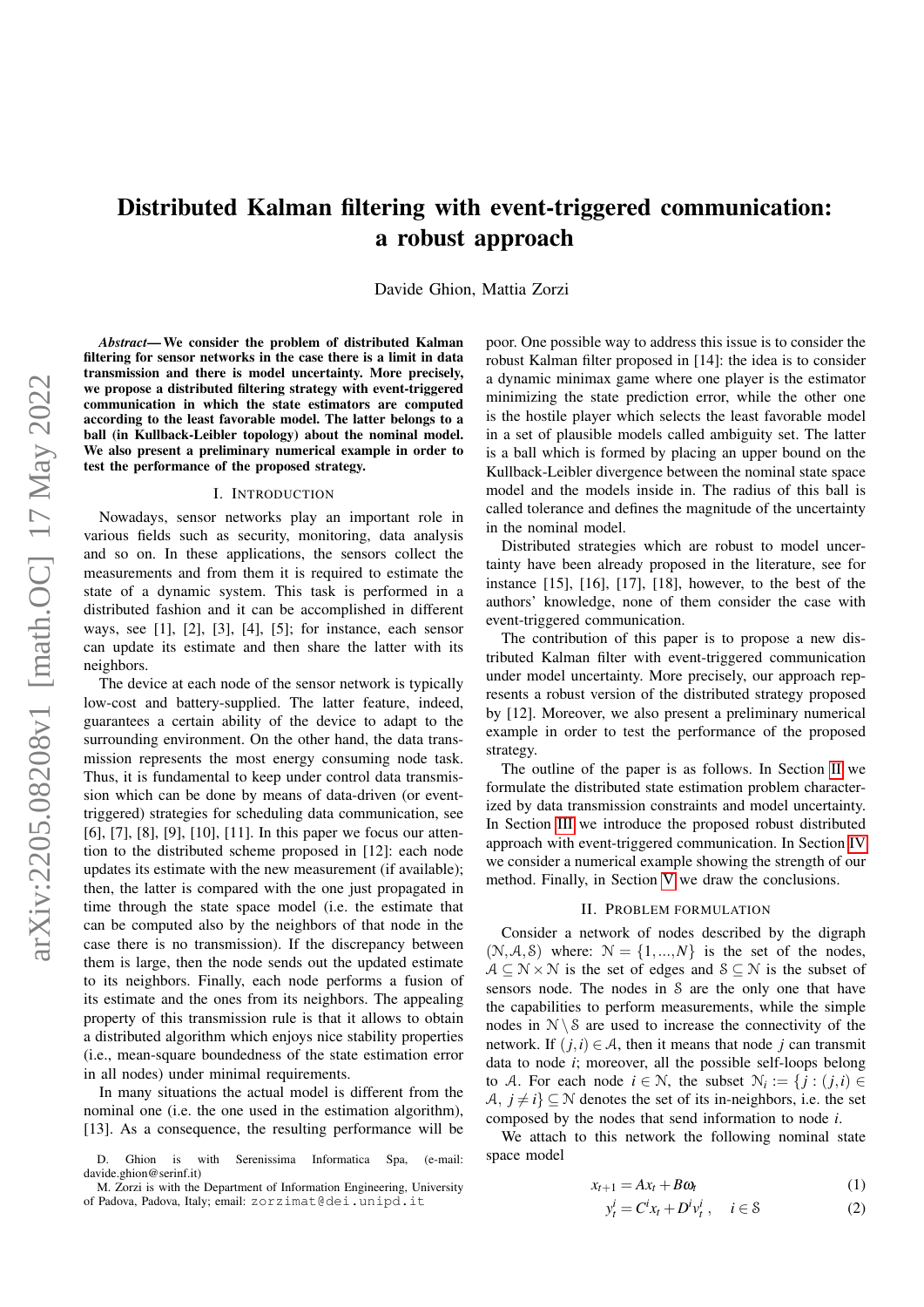where  $x_t \in \mathbb{R}^n$  is the state,  $y_t^i \in \mathbb{R}^{p_i}$  is the output at the sensor node *i*. Furthermore, matrix *B* and  $D^i$  are full row rank matrices,  $\omega_t$  and  $v_t^i$  are zero-mean normalized Gaussian white noises. The initial state  $x_0$  is with mean  $\mu_0$  and with covariance matrix  $P_0$ . Finally, we assume that  $\omega_k$ 's,  $v_k^i$ 's and  $x_0$  are independent. Notice that, the model [\(1\)](#page-0-1)-[\(2\)](#page-0-2) can be written as

$$
x_{t+1} = Ax_t + B\omega_t
$$

$$
y_t = Cx_t + D^i v_t
$$

where  $C := \text{col}(C^i, i \in \mathcal{S})$ , i.e. it is the matrix obtained by stacking  $C^{i}$ 's,  $D := diag(D^{i}, i \in S)$ , i.e. it is the block diagonal matrix whose main blocks are  $D^{i}$ 's,  $y_t := col(y_t^i, i \in$  $(S) \in \mathbb{R}^p$  and  $v_t := \text{col}(v_t^i, i \in S) \in \mathbb{R}^p$ .

In this paper we face a distributed state estimation problem under model uncertainty and data transmission constraints. More precisely, each node  $i \in \mathcal{N}$  must estimate the state  $x_t$  at each time instant  $t \in \mathbb{Z}_+ = \{1, ..., T\}$  given  $Y_t := \{y_0, ..., y_t\}$ and taking into account that: i) the actual model does not coincide with the nominal one  $(1)-(2)$  $(1)-(2)$  $(1)-(2)$ ; ii) each node *i* can selectively transmits only the most relevant data, without compromising stability properties.

Regarding model uncertainty, we consider the framework proposed in [14], [19], [20] which is briefly reviewed below. The nominal model [\(1\)](#page-0-1)-[\(2\)](#page-0-2) over the time interval  $t = 1...N$ can be equivalently described by the conditional probability densities  $\phi_t(z_t|x_t)$ , where  $z_t = [x_{t+1} \ y_t]^T$ ,  $t = 1...N$ , and  $f(x_0)$ . We assume that the actual model is described by the conditional probability densities  $\tilde{\phi}_t(z_t|x_t)$ ,  $t = 1...N$ , and  $f(x_0)$ . Moreover, we assume that  $\tilde{\phi}_t$  belongs to the ambiguity set  $\mathcal{B}_t = \{\tilde{\phi}_t \text{ s.t. } \tilde{\mathbb{E}}[\log(\tilde{\phi}_t/\phi_t)|Y_{t-1}] \leq b\},\$ 

$$
\tilde{\mathbb{E}}[\log(\tilde{\phi}_t/\phi_t)|Y_{t-1}] :=
$$
\n
$$
\int_{\mathbb{R}^n} \int_{\mathbb{R}^{n+p}} \tilde{\phi}_t(z_t|x_t) \tilde{f}_t(x_t|Y_{t-1}) \log\left(\frac{\tilde{\phi}_t(z_t|x_t)}{\phi_t(z_t|x_t)}\right) dz_t dx_t, \quad (3)
$$

 $\tilde{f}_t$  is the actual probability density of  $x_t$  given  $Y_{t-1}$  and  $b > 0$ is called tolerance which accounts for model uncertainty. In plain words,  $B_t$  is a ball about the nominal density with with radius *b*.

[14] proposed as robust state estimator the one solving the following minimax game:

$$
x_{t+1|t} = \underset{g_t \in \mathcal{G}}{\text{argmin}} \max_{\tilde{\phi}_t \in \mathcal{B}_t} \tilde{\mathbb{E}}[\|x_{t+1} - g_t(y_t)\|^2 | Y_{t-1}] \tag{4}
$$

where  $x_{t+1|t}$  is the estimator of  $x_{t+1}$  given  $Y_t$ ; G is the set of estimators having finite second order moments for any  $\tilde{\phi}_t \in \mathcal{B}_t$ ;

$$
\tilde{\mathbb{E}}\left[\|x_{t+1} - g_t(y_t)\|^2 |Y_{t-1}\right] =
$$
\n
$$
\int_{\mathbb{R}^n} \int_{\mathbb{R}^{n+p}} \|x_{t+1} - g_t(y_t)\|^2 \tilde{\phi}_t(z_t | x_t) \tilde{f}_t(x_t | Y_{t-1}) dz_t dx_t \quad (5)
$$

and it is assumed that  $\tilde{f}_t(x_t|Y_{t-1}) \sim \mathcal{N}(\hat{x}_{t|t-1}, V_{t|t-1})$ . The basic idea behind this paradigm is that when we are looking for an estimator that minimize properly the selected loss function, a hostile player called "nature" conspires to select the worst possible model in the ambiguity set  $B_t$ . In [14]

it has been shown that the (centralized) robust estimator solution to [\(4\)](#page-1-1) admits a Kalman-like structure. It is not difficult to show that such a filter can be written in the information form as follows. Let  $P_{t|t-1}$  and  $V_{t|t-1}$  denote the pseudo-nominal and least favorable, respectively, covariance matrix of the prediction error at time *t*; let  $x<sub>t</sub>$ <sup>*t*</sup> denote the estimator of  $x_t$  given  $Y_t$  and  $P_{t|t}$  denotes the covariance matrices of the corresponding estimation error at time *t*. We define the corresponding matrices in the information form as  $\Omega_{t|t-1} = P_{t|t-1}^{-1}$ ,  $\Psi_{t|t-1} = V_{t|t-1}^{-1}$ ,  $\Omega_{t|t} = P_{t|t}^{-1}$  and the information states as

$$
q_{t|t-1} = \Psi_{t|t-1} x_{t|t-1}, \quad q_{t|t} = \Omega_{t|t} x_{t|t}.
$$

Then, it is not difficult to see that the robust estimator obeys to

\n
$$
\text{Correction step:} \begin{cases}\n\Omega_{t|t} = \Psi_{t|t-1} + C^{T} R^{-1} C \\
q_{t|t} = q_{t|t-1} + C^{T} R^{-1} y_{t},\n\end{cases}
$$
\n

\n\n
$$
\text{Prediction step:} \begin{cases}\n\Omega_{t+1|t} = \\
Q^{-1} - Q^{-1} A (A^{T} Q^{-1} A + \Omega_{t|t}) A^{T} Q^{-1} \\
\text{Find } \theta_{t} > 0 \text{ s.t. } \gamma(\Omega_{t+1|t}, \theta_{t}) = b \\
\Psi_{t+1|t} = \Omega_{t+1|t} - \theta_{t} \mathbf{I}_{n} \\
q_{t+1|t} = \Psi_{t+1|t} A \Omega_{t|t}^{-1} q_{t|t},\n\end{cases}
$$
\n

\n\n
$$
(7)
$$
\n

where  $R := DD^T$ ,  $Q := BB^T$  are positive definite matrices and

$$
\gamma(\Omega,\theta) = \frac{1}{2} \left\{ tr[(\mathbf{I}_n - \theta \Omega^{-1})^{-1} - \mathbf{I}_n] + \log \det(\mathbf{I}_n - \theta \Omega^{-1}) \right\}.
$$

The parameter  $\theta_t > 0$  is called risk sensitivity parameter. It is worth noting that given  $\Omega > 0$  and  $b > 0$ , the equation  $\gamma(\Omega,\theta) = b$  always admits a unique solution  $\theta > 0$  such that  $\Omega - \theta I_n > 0$ . Furthermore, in the special case where *b* = 0, i.e. there is no model uncertainty, then  $\gamma(\Omega,\theta) = 0$  implies that  $\theta_t = 0$  and thus the above equations degenerates in the usual Kalman equations in the information form.

# III. PROPOSED ALGORITHM

<span id="page-1-1"></span><span id="page-1-0"></span>Before to introduce our robust distributed estimation paradigm we consider the following quite simple scenario. We assume that  $N = S$ , i.e. all the nodes are sensor nodes, and  $A = \emptyset$ , i.e. the nodes do not communicate. In the presence of model uncertainty, at node *i* we can consider the robust Kalman filter in the information form based on the local model

$$
x_{t+1} = Ax_t + B\omega_t \tag{8}
$$

$$
y_t^i = C^i x_t + D^i y_t^i ; \qquad (9)
$$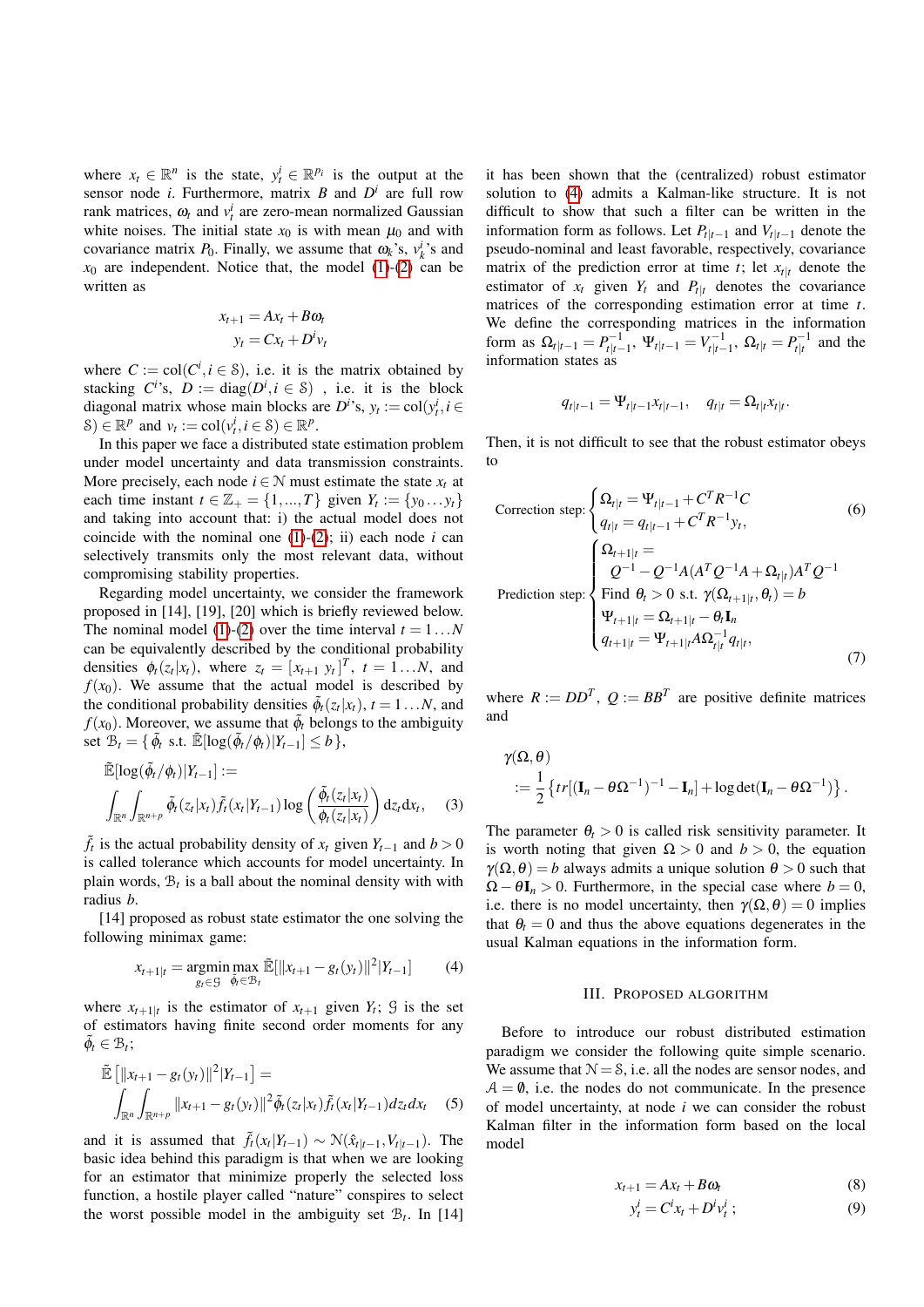thus, we obtain the following algorithm:

Correction step:

\n
$$
\begin{cases}\n\Omega_{t|t}^{i} = \Psi_{t|t-1}^{i} + (C^{i})^{T} (R^{i})^{-1} C^{i} \\
q_{t|t}^{i} = q_{t|t-1}^{i} + (C^{i})^{T} (R^{i})^{-1} y_{t}^{i}\n\end{cases}
$$
\n(10)

\n
$$
\begin{cases}\n\Omega_{t+1|t}^{i} = \\
Q^{-1} - Q^{-1} A (A^{T} Q^{-1} A + \Omega_{t|t}^{i}) A^{T} Q^{-1} \\
\text{Find } \theta_{t}^{i} > 0 \text{ s.t. } \gamma (\Omega_{t+1|t}^{i}, \theta_{t}^{i}) = b \\
\Psi_{t+1|t}^{i} = \Omega_{t+1|t}^{i} - \theta_{t}^{i} \mathbf{I}_{n} \\
q_{t+1|t}^{i} = \Psi_{t+1|t}^{i} A (\Omega_{t|t}^{i})^{-1} q_{t|t}^{i}\n\end{cases}
$$
\n(11)

where  $R^i := D^i (D^i)^T$ . It is worth noting that each node has its own risk sensitivity parameter  $\theta_t^i$ .

Next, we consider the scenario in which: i)  $S \subseteq N$ ; ii) each node *i* can transmit its local estimate  $q_{t|t}^{i}$  and information matrix  $\Omega^i_{t|t}$  to all its out-neighbors  $\{j : (i,j) \in \mathcal{A}, i \neq j\}$ if necessary. In plain words, each node *i* can decide at any time step whether to transmit or not its data, i.e.  $(q_{t|t}^i, \Omega_{t|t}^i)$ , without compromising the stability properties of the algorithm, i.e.  $||x_t - x_{t|t}^i||$  and  $||P_{t|t}^i||$  do not diverge for any  $i \in \mathbb{N}$  as *t* approaches infinity.

The estimation paradigm that we now present is a robust extension of the distributed state estimation algorithm with event-triggered communication proposed in [12] and it is composed by four steps described below.

**Correction.** At time *t*, the predicted pair  $(q_{t|t-1}^i, \Psi_{t|t-1}^i)$  is available at node  $i \in \mathbb{N}$ . If  $i \in \mathcal{S}$ , i.e. it is a sensor node, then also the measurement  $y_t^i$  is available and thus the correction step coincides with [\(10\)](#page-2-0). If  $i \notin \mathcal{S}$ , no measurement is available at the node, then we can only propagate the prediction couple. Therefore, the so called information pair is obtained as

$$
(q_{t|t}^i, \Omega_{t|t}^i) = \begin{cases} \text{use equations (10),} & \text{if } i \in \mathcal{S} \\ (q_{t|t-1}^i, \Psi_{t|t-1}^i), & \text{if } i \in \mathcal{N} \setminus \mathcal{S}. \end{cases} \tag{12}
$$

**Information exchange.** Each node  $i \in \mathcal{N}$  sends its information couple  $(q_{t|t}^i, \Omega_{t|t}^i)$  to all its out-neighbors according to the binary variable  $c_i^i$ :

- if  $c_t^i = 1$ , then node *i* transmits the information couple to all its out-neighbors at time *t*;
- if  $c_t^i = 0$ , then node *i* does not transmit the information couple to all its out-neighbors at time *t*.

It remains to define the binary variable  $c_t^i$ . Let  $n_t^i \in \mathbb{N}$  be the number of time instants elapsed from the most recent transmission of node *i*, i.e. the most recently transmitted data is  $(q_i^i)$  $\sum_{t}^{i}$  *t*−*n<sub>i</sub>*</sub>  $\Omega^{i}_{t}$ −*n<sub>i</sub>* |*t*−*n<sub>i</sub>*</sub> |*t* . Then, all the out-neighbors of node *i* propagate (*q i*  $\sum_{t-n_{t}^{i}|t-n_{t}^{i}}^{i}$ ,  $\Omega_{t-n_{t}^{i}|t-n_{t}^{i}}^{i}$  in time through a prediction step which takes into account the fact that the actual model does not coincide with the nominal one (see [\(18\)](#page-3-1) in the prediction step below). Let  $(\bar{q}_t^i, \bar{\Omega}_t^i)$  denote this propagated pair at time *t*. Then, the transmission rule  $c_i^i$ 

<span id="page-2-0"></span>computed at node *i* is defined as in [12]:

<span id="page-2-1"></span>
$$
c_t^i = \begin{cases} 0, & \text{if } \|x_{t|t}^i - \bar{x}_t^i\|_{\Omega_{t|t}^i}^2 \le \alpha \\ & \text{and } \frac{1}{1+\beta} \Omega_{t|t}^i \le \bar{\Omega}_t^i \le (1+\delta)\Omega_{t|t}^i \\ 1, & \text{otherwise} \end{cases} \tag{13}
$$

<span id="page-2-4"></span>where  $\bar{x}_t^i = (\bar{\Omega}_t^i)^{-1} \bar{q}_t^i$  represents the state prediction based on the propagation of the most recent transmitted pair  $(q)$  $x_{t-n_{r}^{i}|t-n_{t}^{i}}^{i}$ ,  $\Omega_{t-n_{t}^{i}|t-n_{t}^{i}}^{i}$ ,  $x_{t|t}^{i} = (\Omega_{t|t}^{i})^{-1}q_{t|t}^{i}$  is the state estimate at node *i*. In plain words, the transmission rule in [\(13\)](#page-2-1) checks the discrepancy between  $(q_{t|t}^i, \Omega_{t|t}^i)$  and  $(\bar{q}_t^i, \bar{\Omega}_t^i)$ . If the latter is large, then it means that the out-neighbors own a prediction corresponding to node *i* which is bad and thus node *i* must transmit the data. The positive scalars  $\alpha$ ,  $\beta$  and  $\delta$  can be tuned by the user in order to reach a desired behavior in terms of transmission rate and performance. More precisely,  $\alpha$ tunes the bound on the discrepancy between  $x_{t|t}^i$  and  $\bar{x}_t^i$ , while  $\beta$  and  $\delta$  tunes the allowed mismatch between the covariance matrices  $\Omega_{t|t}^i$  and  $\overline{\Omega}_t^i$ . In [21] it has been shown that the transmission strategy in [\(13\)](#page-2-1) guarantees the following upper bound. If we model the propagated and the information pairs as  $\mathcal{N}(\bar{q}_t^i, \bar{\Omega}_t^i)$  and  $\mathcal{N}(q_{t|t}^i, \Omega_{t|t}^i)$ , respectively, then

$$
D_{KL}(\mathcal{N}(q_{t|t}^i,\Omega_{t|t}^i),\mathcal{N}(\bar{q}_t^i,\bar{\Omega}_t^i)) \leq \frac{1}{2}[\alpha+\beta n+n\log(1+\delta)]
$$

where  $n$  is the state dimension and  $D_{KL}$  denotes the Kullback-Leibler divergence.

Information fusion. In this step, any node merges its information with the ones regarding its in-neighbors. Let  $\Pi \in \mathbb{R}^{N \times N}$  denote the consensus matrix whose element in position  $(i, j)$  is defined as:

$$
\pi_{i,j} = \begin{cases} (d_i + 1)^{-1}, & \text{if } (j,i) \in \mathcal{A} \\ 0, & \text{otherwise} \end{cases}
$$

where  $d_i$  denotes the degree of node  $i$ ; in this way we have that  $\pi_{i,j}$  with  $j \in \mathcal{N}_i$  represents the coefficients of a convex combination. Then, the fusion step is performed through the following convex combination of the pairs:

<span id="page-2-2"></span>
$$
q_{t|t}^{i,F} = \pi_{i,i} q_{t|t}^i + \sum_{j \in \mathcal{N}_i} \pi_{i,j} \left[ c_t^j q_{t|t}^j + (1 - c_t^j) \tilde{q}_t^j \right] \tag{14}
$$

<span id="page-2-3"></span>
$$
\Omega_{t|t}^{i,F} = \pi_{i,i}\Omega_{t|t}^i + \sum_{j \in \mathcal{N}_i} \pi_{i,j} \left[ c_t^j \Omega_{t|t}^j + (1 - c_t^j) \tilde{\Omega}_t^j \right] \tag{15}
$$

where

$$
\tilde{q}_t^j = \frac{1}{1+\delta} \bar{q}_t^j \quad , \quad \tilde{\Omega}_t^j = \frac{1}{1+\delta} \bar{\Omega}_t^j.
$$

In view of  $(14)-(15)$  $(14)-(15)$  $(14)-(15)$ , we can see that in the fusion step we consider (*q j*  $\frac{j}{t|t}, \hat{\Omega}^j_t$  $t(t|t)$ , if node *j* transmitted its information pair at time *t*. If node *j* does not transmit, then the aforementioned pair is not available at node *i*. To account for this lack, given that at each iteration the nodes can calculate the pair  $(\bar{q}_t^i, \bar{\Omega}_t^i)$ , which is certainly less informative than  $(q_{t|t}^i, \Omega_{t|t}^i)$ , it becomes convenient to shrink  $(\bar{q}_t^i, \bar{\Omega}_t^i)$  in [\(14\)](#page-2-2)-[\(15\)](#page-2-3) by the factor (1+  $\delta$ )<sup>-1</sup> in order to decrease its importance in the fusion step, see [12] for more details.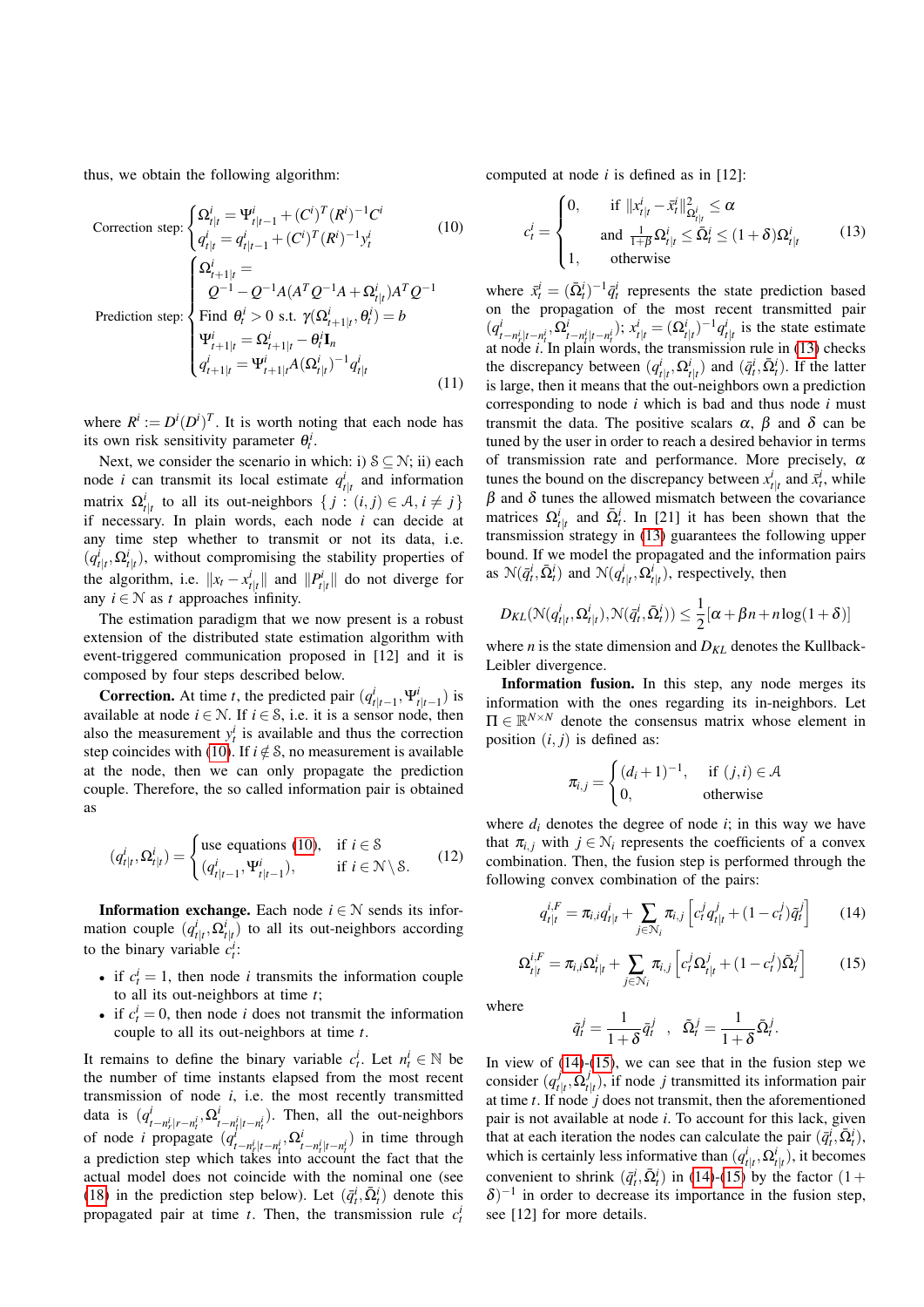<span id="page-3-6"></span>

Fig. 1: Average root mean square error across the network.

**Prediction.** Once each node  $i \in \mathcal{N}$  has computed the fused information couple  $(q_{t|t}^{i,F} \Omega_{t|t}^{i,F})$  $t_{t|t}^{t,F}$ ), the latter is propagated in time with the robust prediction step in [\(11\)](#page-2-4) where  $(q_{t|t}^i, \Omega_{t|t}^i)$  is now replaced by  $(q_{t}|t$  $_{t\mid t}^{i,F},\Omega_{t\mid t}^{i,F}$  $t$ <sup>t</sup>, $t$ </sup>):

$$
\Omega_{t+1|t}^{i} = Q^{-1} - Q^{-1}A(A^{T}Q^{-1}A + \Omega_{t|t}^{i,F})A^{T}Q^{-1}
$$
  
\nFind  $\theta_{t}^{i} > 0$  s.t.  $\gamma(\Omega_{t+1|t}^{i}, \theta_{t}^{i}) = b$   
\n
$$
\Psi_{t+1|t}^{i} = \Omega_{t+1|t}^{i} - \theta_{t}^{i}\mathbf{I}_{n}
$$
  
\n
$$
q_{t+1|t}^{i} = \Psi_{t+1|t}^{i}A(\Omega_{t|t}^{i,F})^{-1}q_{t|t}^{i,F}.
$$
\n(16)

In this step we also need to propagate in time the pair  $(\bar{q}_t^i, \bar{\Omega}_t^i)$ , i.e. the one used in the case node *i* does not transmit its information pair. Notice this operation is performed by both node *i* and its out-neighbors and it can be summarized as follows. At nodes  $i \cup \mathcal{N}_i$  we have the pair  $(\check{q}_t^i, \check{\Omega}_t^i)$  defined as

$$
\begin{cases} \ddot{q}_i^i &= c_i^i q_{i|t}^i + (1 - c_i^i) \bar{q}_i^i \\ \breve{\Omega}_i^i &= c_i^i \Omega_{i|t}^i + (1 - c_i^i) \bar{\Psi}_i^i; \end{cases}
$$
(17)

then, it is propagated in time with the robust prediction step in [\(11\)](#page-2-4) where  $(q_{t|t}^i, \Omega_{t|t}^i)$  is now replaced by  $(q_t^i, \check{\Omega}_t^i)$ :

$$
\begin{array}{lll}\n\bar{\Omega}_{t+1}^i & = Q^{-1} - Q^{-1} A (A^T Q^{-1} A + \tilde{\Omega}_t^i) A^T Q^{-1} \\
\text{Find} & \bar{\theta}_t^i > 0 \text{ s.t. } \gamma (\bar{\Omega}_{t+1}^i, \bar{\theta}_t^i) = b \\
\bar{\Psi}_{t+1}^i & = \bar{\Omega}_{t+1}^i - \bar{\theta}_t^i \mathbf{I}_n \\
\bar{q}_{t+1}^i & = \bar{\Psi}_{t+1}^i A (\tilde{\Omega}_t^i)^{-1} \tilde{q}_t^i.\n\end{array} \tag{18}
$$

The procedure is summarized in Algorithm [1](#page-3-2) below. It is interesting to note that each node *i* is characterized by two risk sensitivity parameters, i.e.  $\theta_t^i$  and  $\bar{\theta}_t^i$ . In the case that  $b = 0$ , i.e. there is no model uncertainty, in Algorithm [1](#page-3-2) we have:  $\theta_t^i = 0$ ,  $\bar{\theta}_t^i = 0$  and thus  $\Psi_t^i = \Omega_t^i$ ,  $\bar{\Psi}_t^i = \bar{\Omega}_t^i$ , i.e. we recover the distributed Kalman algorithm with eventtriggered communication proposed in [12].

#### IV. NUMERICAL EXAMPLE

<span id="page-3-0"></span>In this section we evaluate the performance of the proposed robust distributed Kalman algorithm with eventtriggered communication. We consider the problem in [1] of

### <span id="page-3-2"></span>Algorithm 1 RDKF with event-triggered communication

**Initialization:** Set  $(q_{0|-1}^i, \Psi_{0|-1}^i)$  for any  $i \in \mathbb{N}$ 

For each  $t = 0, 1, \ldots$ 

For each node  $i \in \mathbb{N}$ 

Correction:

$$
(q_{t|t}^i, \Omega_{t|t}^i) = \begin{cases} \text{use } (10), & \text{if } i \in \mathcal{S} \\ (q_{t|t-1}^i, \Psi_{t|t-1}^i), & \text{if } i \in \mathcal{N} \setminus \mathcal{S} \end{cases}
$$

# Information exchange:

- if  $t = 0$  set  $c_t^i = 1$ , otherwise determine  $c_t^i$ according to [\(13\)](#page-2-1)
- if  $c_t^i = 1$  transmit  $(q_{t|t}^i, \Omega_{t|t}^i)$  to the outneighbors
- receive  $(q_t^j)$  $\frac{d}{dt}\left|t\right|, \Omega_t^j$  $t(t|t)$  from all the in-neighbors  $j \in \mathcal{N}_i$  for which  $c_t^j = 1$

# Information fusion:

$$
\tilde{q}_t^j = \frac{1}{1+\delta} \bar{q}_t^j \quad , \quad \tilde{\Omega}_t^j = \frac{1}{1+\delta} \bar{\Omega}_t^j \text{ with } j \in \mathcal{N}_i
$$
\n
$$
q_{t|t}^{i,F} = \pi_{i,i} q_{t|t}^i + \sum_{j \in \mathcal{N}_i} \pi_{i,j} \left[ c_t^j q_{t|t}^j + (1 - c_t^j) \tilde{q}_t^j \right]
$$
\n
$$
\Omega_{t|t}^{i,F} = \pi_{i,i} \Omega_{t|t}^i + \sum_{j \in \mathcal{N}_i} \pi_{i,j} \left[ c_t^j \Omega_{t|t}^j + (1 - c_t^j) \tilde{\Omega}_t^j \right]
$$

<span id="page-3-3"></span>Prediction step:

\n
$$
\text{Compute } (q_{t+1|t}^i, \Omega_{t+1|t}^i) \text{ using (16)} \\
 \text{Compute } (\bar{q}_{t+1|t}^i, \Psi_{t+1|t}^i) \text{ using (17)} \text{ and } \\
 \text{(18)}\n \end{align}
$$
\n

<span id="page-3-4"></span>tracking the position of a projectile by using noisy position measurements obtained by a network of  $N = 100$  nodes where 20 of them are sensor nodes. The possible connections among the nodes has been randomly generated in such a way the network is strongly connected. The model for the projectile motion is

<span id="page-3-5"></span>
$$
\dot{x}_t^c = \Phi x_t^c + u_t^c \tag{19}
$$

where

$$
\Phi = \left[ \begin{array}{cc} 0 & 0 \\ \mathbf{I}_3 & 0 \end{array} \right],
$$

<span id="page-3-1"></span> $u_t^c = [0 \ 0 \ -g \ 0 \ 0 \ 0]^T$ , with  $g = -10$ , and  $x_t^c =$  $[v_{x,t}$   $v_{y,t}$   $v_{z,t}$   $p_{x,t}$   $p_{y,t}$   $p_{z,t}$  ]<sup>T</sup> with *v* denoting the velocity, *p* the position and the subscripts  $x, y, z$  denoting the three spatial dimensions. We discretize [\(19\)](#page-3-5) with sampling time equal to 0.1. The corresponding discrete time model is  $x_{t+1} = Ax_t + u_t$  where  $x_t$  is the sampled version of  $x_t^c$ ,  $A = I_6 + 0.1\Phi$  and  $u_t = (0.1I_6 + 0.1^2\Phi/2)u_t^c$ . We assume that every sensor measures the position of the projectile in either two horizontal dimensions, or a combination of one horizontal dimension and the vertical dimension; in plain words, one sensor does not have measurements in all the three dimensions. Therefore, we obtain the nominal discrete state-space model [\(1\)](#page-0-1)-[\(2\)](#page-0-2) where  $C^i = [0 \ 0 \ 0 \ \text{diag}(1,1,0)]$ , in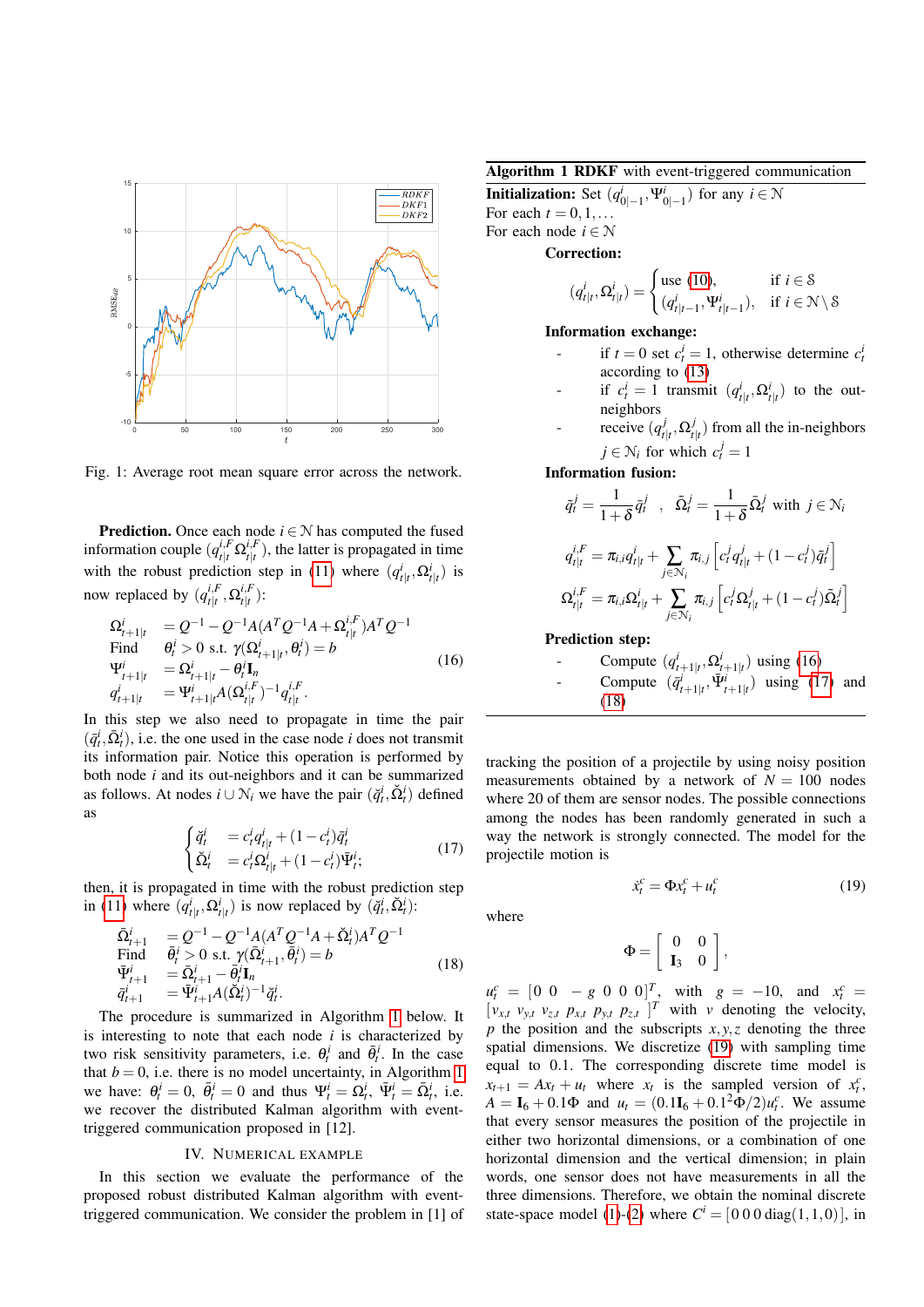<span id="page-4-0"></span>

Fig. 2: Average root mean square error at each node over the time horizon [1,300].

<span id="page-4-1"></span>

Fig. 3: Transmission rate across the network.

<span id="page-4-2"></span>

Fig. 4: Average risk sensitivity parameters across the network.

the case that the sensor measures only the horizontal positions, or  $C^i = [0 \ 0 \ 0 \ \text{diag}(1,0,1)], C^i = [0 \ 0 \ 0 \ \text{diag}(0,1,1)],$ in the case that the sensor measures one horizontal position and the vertical position. Moreover, we choose  $B = \sqrt{0.001I}$ , and the vertical po<br>  $R^i = D^i (D^i)^T = \sqrt{2}$  $\overline{k}PR_0P^T$  where  $R_0 = 0.5 \cdot diag(1, 4, 7)$  and *P* is a permutation matrix randomly chosen for every node. Finally, the initial state  $x_0$  is a Gaussian random vector with covariance matrix  $P_0 = I$ . Since the previous model is just an idealization of the underlying physical system, we assume that the actual state-space model belongs to the ambiguity set  $B_t$  about the aforementioned nominal model and with tolerance  $b = 0.05$ . More precisely, we assume that the actual model is the least favorable model solution to (i.e. the maximizer of) the centralized problem [\(4\)](#page-1-1).

In the following we consider the following distributed filters:

- RDKF the distributed robust Kalman filter with event-triggered communication in Algorithm [1](#page-3-2) with  $b = 0.05$ . Here, the transmission rule [\(13\)](#page-2-1) is with  $\alpha = 30$ ,  $\beta = 0.2$ and  $\delta = 0.1$ ;
- DKF1 the distributed Kalman filter with eventtriggered communication proposed in [12] and the transmission rule is with  $\alpha = 30$ ,  $\beta = 0.2$  and  $\delta = 0.1$ ;
- DKF2 is the same as DKF1 but the transmission rule is with  $\alpha = 0.01$ ,  $\beta = 0.2$  and  $\delta = 0.1$ .

It is worth noting that RDKF and DKF1 have the same parameters for the transmission rule. However, taking the parameter  $\alpha$  in [\(13\)](#page-2-1) the same for both RDKF and DKF1 provides a transmission rate for DKF1 which is smaller than the one of RDKF (see below). For this reason, we also consider DKF2 where the parameter  $\alpha$  has been decreased in oder to increase the transmission rate. We also tried to increase the transmission rate by keeping fixed  $\alpha = 0.01$ and changing  $\beta$ ,  $\delta$ ; however, we did not notice a significant growth in terms of transmission rate.

We consider the following performance indexes:

• The average root mean square error across the network